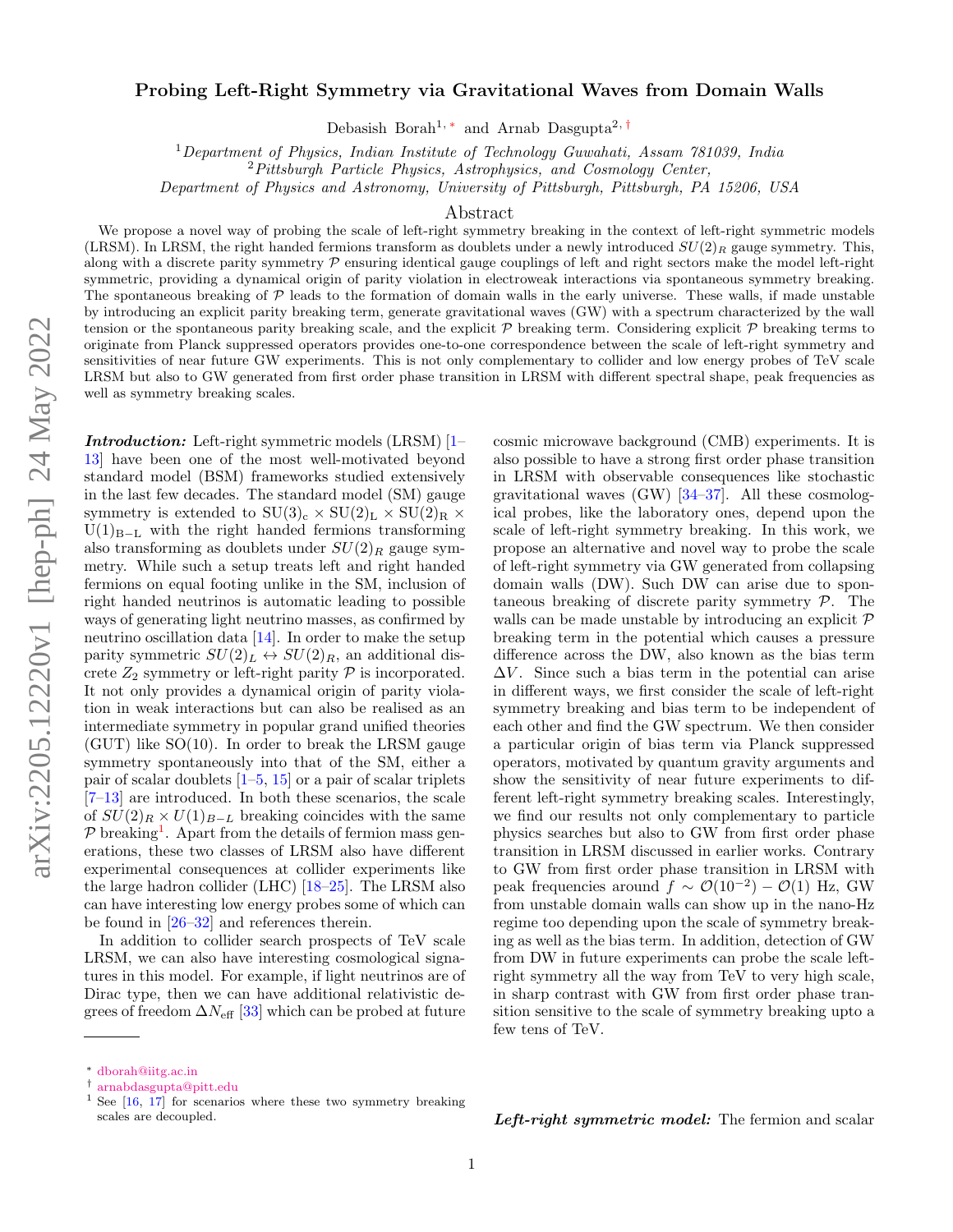contents of LRSM with scalar triplets  $[7-13]$  $[7-13]$  is given by

Fermions: 
$$
Q_L \equiv (3, 2, 1, 1/3), Q_R \equiv (3, 1, 2, 1/3),
$$
  
\n $\Psi_L \equiv (1, 2, 1, -1), \Psi_R \equiv (1, 1, 2, -1)$   
\nScalars:  $\Phi \equiv (1, 2, 2, 0),$   
\n $\Delta_L \equiv (1, 3, 1, 2), \Delta_R \equiv (1, 1, 3, 2)$  (1)

where the numbers in the brackets are the quantum numbers corresponding to the LRSM gauge group  $SU(3)_c \times$  $SU(2)_L \times SU(2)_R \times U(1)_{B-L}$ . The discrete left-right symmetry or parity is an additional  $Z_2$  symmetry  $\mathcal P$  under which the left and right sector fields get interchanged as

$$
Q_L \leftrightarrow Q_R, \Psi_L \leftrightarrow \Psi_R, \Delta_L \leftrightarrow \Delta_R, \Phi \leftrightarrow \Phi^{\dagger}.
$$

This also ensures the equality of left and right sector gauge couplings  $g_L = g_R$ , in addition to relating the Yukawa and scalar potential couplings of these two sectors. The neutral component of the scalar triplet  $\Delta_R$ acquires a non-zero vacuum expectation value (VEV) breaking both left-right symmetry  $Z_2$  and  $SU(2)_R \times$  $U(1)_{B-L}$  gauge symmetry into  $U(1)_Y$  of the SM. At a later stage, the electroweak gauge symmetry gets spontaneously broken to  $U(1)_{\text{em}}$  by the neutral components of scalar bidoublet. The symmetry breaking pattern is

$$
SU(2)_L \times SU(2)_R \times U(1)_{B-L} \times Z_2 \xrightarrow{\langle \Delta_R \rangle} U(2)_L \times U(1)_Y \xrightarrow{\langle \Phi \rangle} U(1)_{\text{em}} \qquad (2)
$$

If the scalar triplets are replaced by a pair of scalar doublets  $H_{L,R}$ , the neutral component of  $H_R$  breaks  $SU(2)_R \times U(1)_{B-L} \times Z_2$  into  $U(1)_Y$  of the SM.

In the model with scalar doublets, the scale of left-right breaking  $M_R \equiv v_R$  can be related to  $SU(2)_R$  charged gauge boson mass as

$$
M_{W_R}^2 \approx \frac{1}{4} g_R^2 v_R^2.
$$
 (3)

In the scalar triplet version of LRSM, it is given by

$$
M_{W_R}^2 \approx \frac{1}{2} g_R^2 v_R^2. \tag{4}
$$

Depending upon the scalar content of LRSM, the neutral heavy gauge boson  $Z_R$  mass can be derived from  $W_R$ mass. The direct search constraints from the LHC rules out  $W_R$  mass upto a few TeV  $M_{W_R} \geq 4-5$  TeV.

Domain walls and gravitational waves: Topological defects like domain walls can form in the early universe when a discrete symmetry is broken spontaneously  $[38-$ [40\]](#page-5-7). As the energy density of DW falls with the expansion of the universe at a slower rate compared to that of ordinary radiation or matter, they can start dominating the energy density of the universe and can ruin the successful predictions of standard cosmology. However, this can be prevented if the DW are made unstable or diluted or if the probability distribution for initial field fluctuations is asymmetric [\[41,](#page-5-8) [42\]](#page-5-9). Let us consider the example of a  $Z_2$ -odd scalar singlet  $\phi$ , having the potential

$$
V(\phi) = \frac{\lambda_{\phi}}{4} (\phi^2 - u^2)^2, \qquad (5)
$$

having two different vacua  $\langle \phi \rangle = \pm u$ . One can find a static solution of the equation of motion after imposing a boundary condition such that the two vacua are realized at  $x \to \pm \infty$ ,

$$
\phi(\mathbf{x}) = u \tanh\left(\sqrt{\frac{\lambda_{\phi}}{2}}ux\right),\tag{6}
$$

which represents a DW extended along the  $x = 0$  plane. The DW width  $\delta$  is approximately the inverse of the mass of  $\phi$  at the potential minimum that is,  $\delta \sim m_{\phi}^{-1} =$  $(\sqrt{2\lambda_{\phi}}u)^{-1}$ . Another key parameter, known as the DW tension is given by

$$
\sigma = \int_{-\infty}^{\infty} dx \,\rho_{\phi} = \frac{2\sqrt{2}}{3} \sqrt{\lambda_{\phi}} u^3 = \frac{2}{3} m_{\phi} u^2 \,, \qquad (7)
$$

where  $\rho_{\phi} = \frac{1}{2} |\nabla \phi|^2 + V(\phi)$  is the (static) energy density of  $\phi$ . For  $m_{\phi} \sim u$ , the tension of the wall can be approximated as  $\sigma \sim u^3$ .

Since we consider the walls to form in a radiation dominated universe after inflation, we need to make them unstable so that they disappear eventually. As pointed out long ago [\[38,](#page-5-6) [40,](#page-5-7) [43,](#page-5-10) [44\]](#page-5-11), such DW can be made unstable simply by introducing a pressure difference across the walls and such pressure difference can originate from a small explicit symmetry breaking term in the potential. Such a pressure difference or bias term  $\Delta V$  should be large enough to ensure the disappearance of the walls before the BBN epoch. However, the bias term  $\Delta V$  can not be arbitrarily large due to the requirement of percolation of both the vacua (separated by DW) whose relative population can be estimated as  $p_{+}/p_{-} \simeq e^{-4\Delta V/(\lambda_{\phi}u^{4})}$ [\[44\]](#page-5-11). Such unstable DW can annihilate and radiate their energy via stochastic gravitational waves, the details of which has been studied in several works [\[45–](#page-5-12)[54\]](#page-5-13). The amplitude of such GW at peak frequency  $f_{\text{peak}}$  can be estimated as [\[45,](#page-5-12) [46\]](#page-5-14)

$$
\Omega_{\rm GW} h^2(t_0)|_{\rm peak} \simeq 5.2 \times 10^{-20} \tilde{\epsilon}_{\rm gw} A^4 \left(\frac{10.75}{g_*}\right)^{1/3} \times \left(\frac{\sigma}{1 \,\text{TeV}^3}\right)^4 \left(\frac{1 \,\text{MeV}^4}{\Delta V}\right)^2, \tag{8}
$$

with  $t_0$  being the present time. Away from the peak, the amplitude varies as

$$
\Omega_{\rm GW} \simeq \Omega_{\rm GW}|_{\rm peak} \times \begin{cases} \left(\frac{f_{\rm peak}}{f}\right) & \text{for } f > f_{\rm peak} \\ \\ \left(\frac{f}{f_{\rm peak}}\right)^3 & \text{for } f < f_{\rm peak} \end{cases}, (9)
$$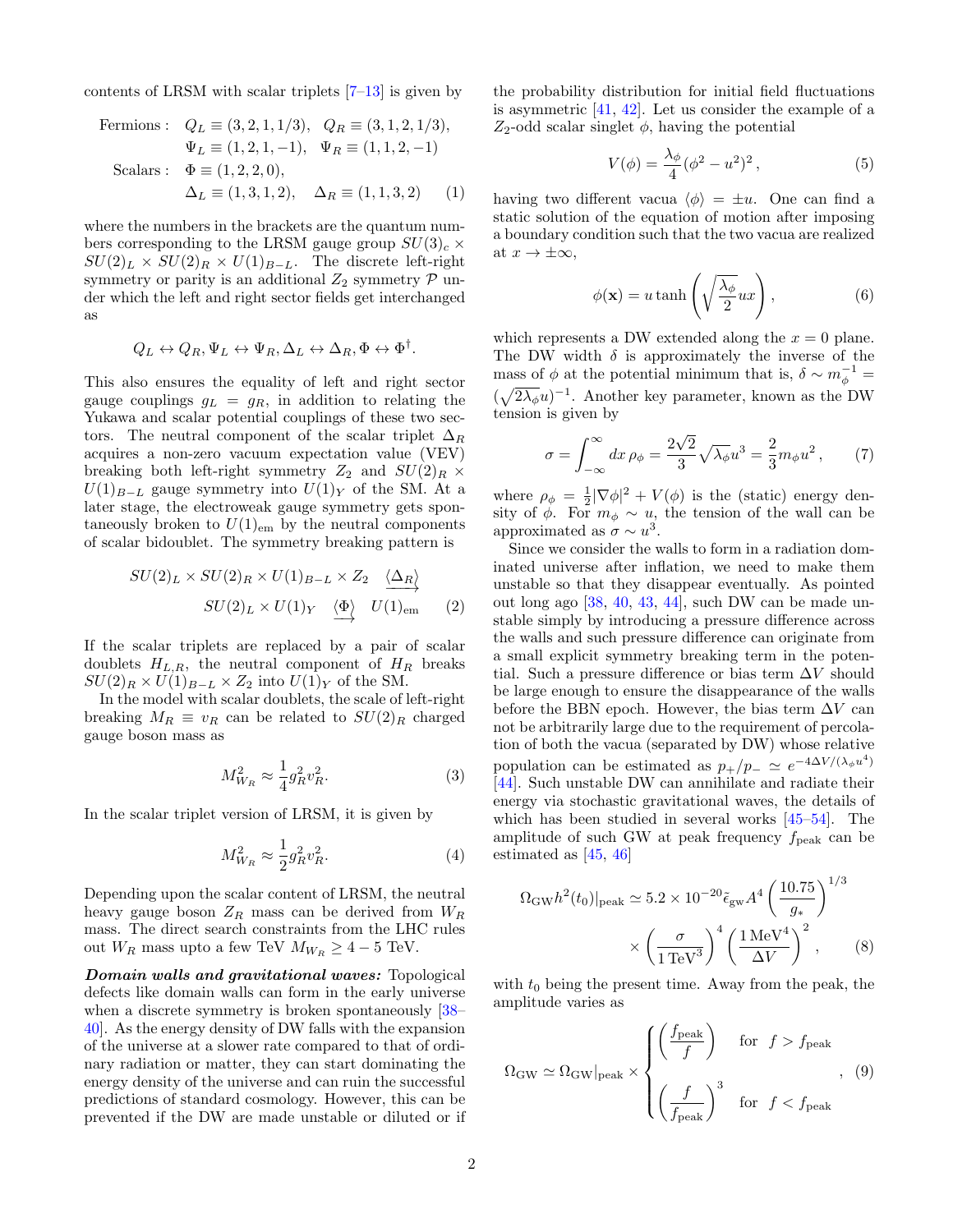

<span id="page-2-1"></span>FIG. 1. Gravitational wave spectrum from collapsing domain walls in LRSM for three different benchmark combination of  $(M_{W_R}, \Delta V)$  given in table [I.](#page-3-0) Different coloured curves show the sensitivities from GW search experiments like LISA, BBO, DECIGO, HL (aLIGO), ET, CE, NANOGrav, SKA, EPTA, PPTA, IPTA, GAIA, THEIA and µARES.

where the peak frequency is given by

$$
f_{\text{peak}}(t_0) \simeq 3.99 \times 10^{-9} \,\text{Hz} A^{-1/2} \\
\times \left(\frac{1\,\text{TeV}^3}{\sigma}\right)^{1/2} \left(\frac{\Delta V}{1\,\text{MeV}^4}\right)^{1/2}.\n\tag{10}
$$

In the above expressions, A is the area parameter [\[55,](#page-5-15) [56\]](#page-5-16)  $\simeq 0.8$  for DW arising from  $Z_2$  symmetry breaking like we have in LRSM, and  $\tilde{\epsilon}_{gw}$  is the efficiency parameter  $\simeq$  $0.7$  [\[46\]](#page-5-14). Since the GW amplitude at peak frequency increases with DW tension or equivalently, the  $Z_2$  symmetry breaking scalar VEV, one can derive an upper bound on this VEV from the requirement of GW not to generate excess radiation or relativistic degrees of freedom. Cosmological observations from the PLANCK satellite and the corresponding cosmic microwave background (CMB) limits on additional effective relativistic degrees of freedom  $\Delta N_{\text{eff}}$  result in an upper bound  $\Omega_{\text{GW}} h^2 \lesssim 10^{-6}$  [\[57–](#page-5-17) [61\]](#page-5-18). Similar but slightly weaker bounds can be applied from the BBN limits on  $\Delta N_{\text{eff}}$  as well. It is worth mentioning that in the above description, we have ignored the friction effects which can be present between the walls and the background thermal plasma [\[48,](#page-5-19) [62\]](#page-5-20). Such friction effects can be significant if the field constituting the wall has large couplings with the SM bath particles like the SM Higgs, leading to a suppression in resulting GW amplitude compared to the friction-less scenario discussed above. We neglect such frictional effects assuming that the parity breaking scalar coupling with the SM bath to be tiny [\[50\]](#page-5-21). This is valid in the sense that after the formation of DW or left-right breaking, the only fields to which the parity breaking scalar couples significantly decouple from the plasma due to their heavy masses.

Domain walls in LRSM: In both the versions of LRSM discussed above, since the left-right symmetry or parity  $P$  is spontaneously broken, it leads to the formation of domain walls. This has been studied in the context of LRSM as well as its  $SO(10)$  embedding in several earlier works [\[63–](#page-5-22)[70\]](#page-5-23). As pointed out earlier, a small explicit parity breaking term can make these DW unstable recovering the standard cosmology by the BBN epoch. In LRSM, this can be done by introducing higher dimensional gauge invariant but parity breaking operators. These operators can be suppressed by the Planck scale based on the argument that any generic theories of quantum gravity should not respect global symmetries: both discrete and continuous [\[71–](#page-5-24)[73\]](#page-5-25). It was also pointed out in [\[74,](#page-5-26) [75\]](#page-5-27) that Planck scale suppressed nonrenormalisable operators can be a source of domain wall instability. Gauge structure of the underlying theory dictates the structure of these non-renormalisable operators. Role of such operators on neutrino mass and mixing has been discussed in [\[76](#page-5-28)[–78\]](#page-5-29).

In either of the versions of LRSM mentioned above, such operators can arise only at dimension six level<sup>[2](#page-2-0)</sup>,

<span id="page-2-0"></span><sup>2</sup> For non-minimal scalar content, it is possible to realise such operators at dimension five level too [\[66\]](#page-5-30).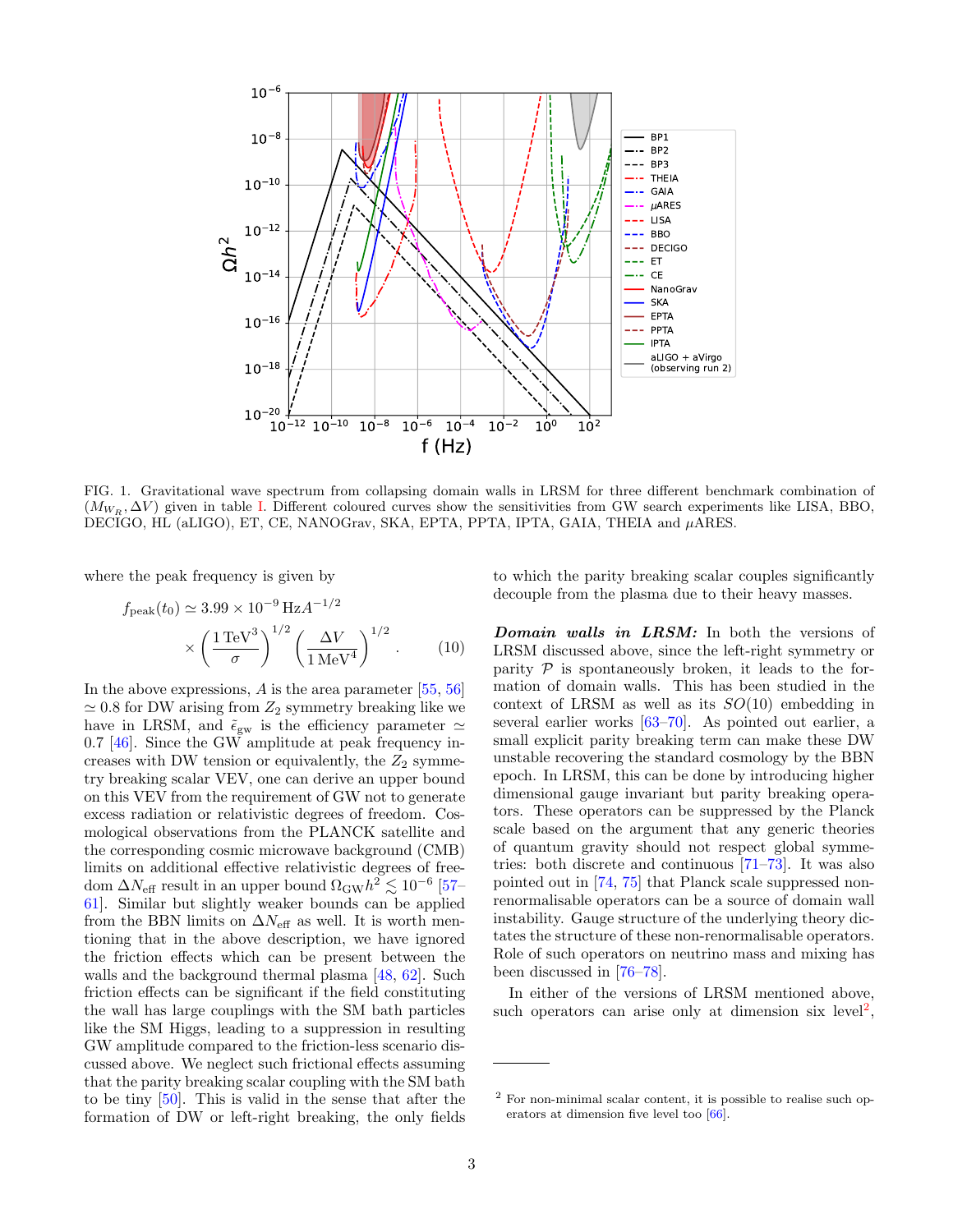

<span id="page-3-1"></span>FIG. 2. Contours of  $SNR = 10$  for different GW experiments shown in  $M_{W_R} - \Delta V$  plane. The region above these contours correspond to SNR > 10 for the corresponding experiment. The region above the black solid line corresponds to  $\Omega_{\rm GW} h^2 \lesssim$  $10^{-6}$  or equivalently  $\Delta N_{\text{eff}} > 0.3$  and hence disfavoured. The grey shaded region at the bottom is disfavoured from the LHC bounds.



<span id="page-3-2"></span>FIG. 3. Sensitivities of different GW experiments to the corresponding scale of left-right symmetry breaking or  $M_{W_R}$  with  $SNR \geq 10$  by considering the bias term to originate from Planck suppressed operators. The region below the red solid line is disfavoured from the LHC bounds.

|                 | $M_{W_R}$ (TeV) $\Delta V$ (MeV <sup>4</sup> ) |          |
|-----------------|------------------------------------------------|----------|
| BP <sub>1</sub> | 5.98                                           | 10       |
| BP2             | 6.90                                           | $10^{2}$ |
| BP3             | 9.20                                           | $10^{3}$ |

<span id="page-3-0"></span>TABLE I. Details of the benchmark parameters used to generate the GW spectrum from domain walls in Fig. [1.](#page-2-1)

given by

$$
V_{\rm NR} \supset f_L \frac{(\Sigma_L^{\dagger} \Sigma_L)^3}{M_{\rm Pl}^2} + f_R \frac{(\Sigma_R^{\dagger} \Sigma_R)^3}{M_{\rm Pl}^2} \tag{11}
$$

where  $\Sigma_{L,R} \equiv \Delta_{L,R}, H_{L,R}$  depending upon the type of LRSM. If the vacuum with right sector fields getting VEV  $\sim M_R$ , the vacuum energy corresponding to the Planck suppressed term is

$$
\rho_{\text{eff}}^R \sim \frac{f_R}{M_{\text{Pl}}^2} M_R^6. \tag{12}
$$

Similarly, if left-sector fields acquire non-zero VEV we get

$$
\rho_{\text{eff}}^L \sim \frac{f_L}{M_{\text{Pl}}^2} M_L^6. \tag{13}
$$

The left-right symmetry or parity makes it equally likely for left and right sector fields to acquire the same VEV and hence  $M_L = M_R$ . Therefore, the effective energy difference across the walls separating these two vacua is given by

$$
\delta \rho = \Delta V \sim \frac{(f_L - f_R)}{M_{\rm Pl}^2} M_R^6. \tag{14}
$$

Since only the Planck suppressed terms break parity explicitly, there arises no energy difference due to renormalisable terms of the scalar potential. For order one coefficients  $f_{L,R} \sim \mathcal{O}(1)$ , the bias term is  $\Delta V \sim M_R^6/M_{\rm Pl}^2$ in both the versions of LRSM discussed above.

Since the bias term can originate in different ways, we first consider  $M_{W_R}$  and  $\Delta V$  to be independent of each other and show the GW spectrum for three different benchmark combinations in Fig. [1.](#page-2-1) The details of the benchmark parameters are given in table [I.](#page-3-0) The experimental sensitivities of NANOGrav [\[79\]](#page-5-31), SKA [\[80\]](#page-5-32), GAIA [\[81\]](#page-5-33), THEIA [\[81\]](#page-5-33), µARES [\[82\]](#page-5-34), LISA [\[83\]](#page-5-35), DECIGO [\[84\]](#page-5-36), BBO [\[85\]](#page-5-37), ET [\[86\]](#page-5-38), CE [\[87\]](#page-6-0) and aLIGO [\[88\]](#page-6-1), PPTA [\[89\]](#page-6-2), IPTA [\[90\]](#page-6-3), EPTA [\[91\]](#page-6-4) are shown as curves of different styles. Although the spectrum has peak type features, the peak frequencies remain near the nano-Hz regime (within the ballpark of pulsar timing array (PTA) based experiments) in sharp contrast with GW originating from first order phase transitions in LRSM where peak frequencies remain on the higher side near the ballpark of experiments like LISA [\[34](#page-5-4)[–37\]](#page-5-5). In fact, for typical choices of model parameters, the peak frequencies remain outside the reach of all the experiments with one of the arms of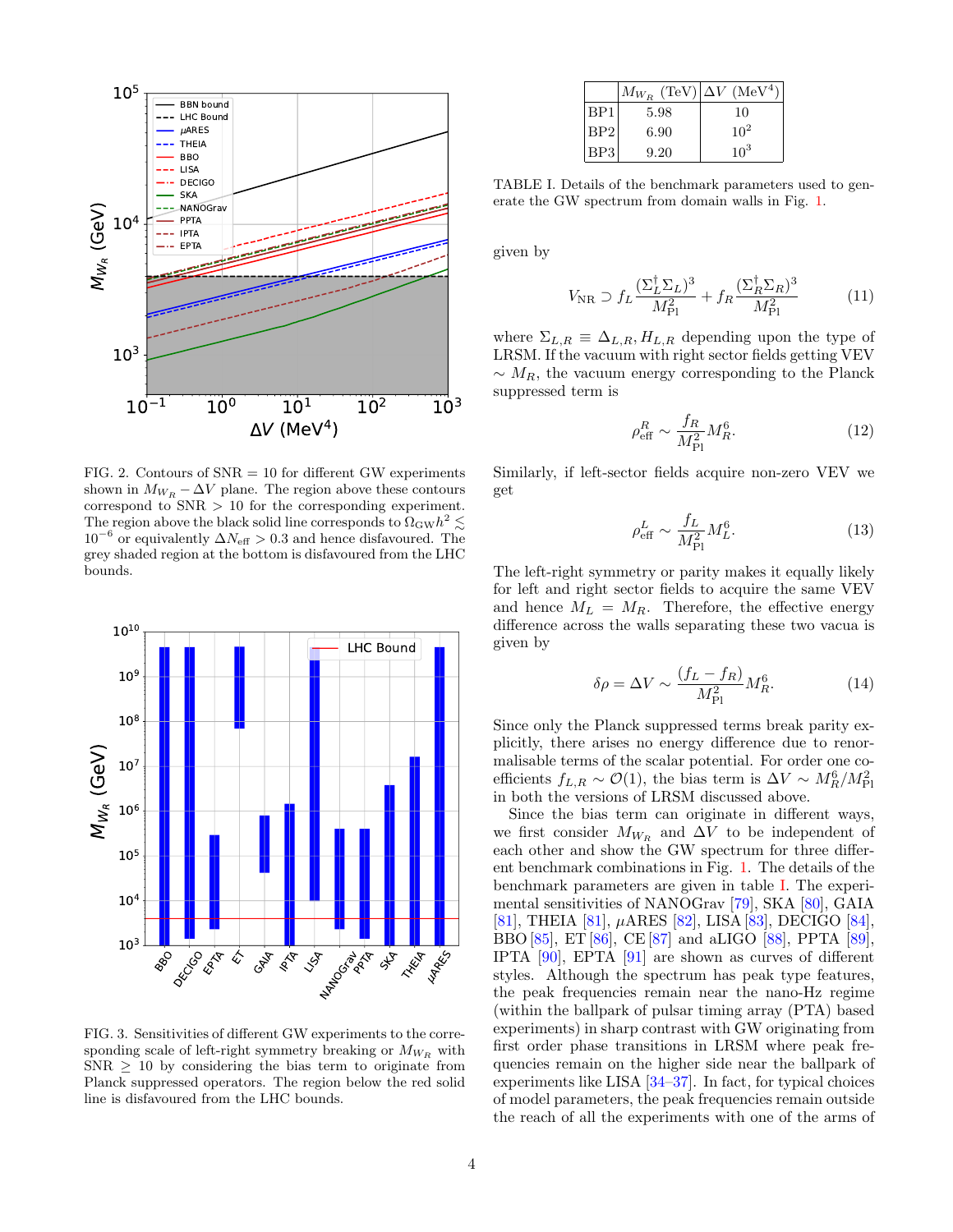the GW spectrum falling within sensitivity curves of several experiments from nano-Hz to Hz regime.

In Fig. [2](#page-3-1) we show the contours in  $M_{W_R} - \Delta V$  plane for different GW experiment corresponding to the signal-tonoise ratio (SNR) at respective GW experiments to be more than 10. The SNR is defined as [\[92,](#page-6-5) [93\]](#page-6-6)

$$
\rho = \sqrt{\tau \int_{f_{\min}}^{f_{\max}} df \left[ \frac{\Omega_{\text{GW}}(f) h^2}{\Omega_{\text{expt}}(f) h^2} \right]^2},
$$
(15)

with  $\tau$  being the observation time in years for a particular GW detector. In each of these contours, the SNR for the respective GW experiment correspond to 10 assuming that the experiment will operate for at least four years. The region above each of these contours corresponds to  $SNR > 10$  for the respective GW experiment while the region above the solid black line is ruled out by BBN as well as CMB limits on  $\Delta N_{\text{eff}}$ . While we show the parameter space for GW experiments BBO [\[85\]](#page-5-37), LISA [\[83\]](#page-5-35), DECIGO [\[84\]](#page-5-36), PPTA [\[89\]](#page-6-2), IPTA [\[90\]](#page-6-3), EPTA [\[91\]](#page-6-4), SKA [\[80\]](#page-5-32), THEIA [\[81\]](#page-5-33),  $\mu$ ARES [\[82\]](#page-5-34) and NANOGrav [\[79\]](#page-5-31) only, for remaining experiments like ET, CE, GAIA the required SNR can not be obtained in the chosen range of  $M_{W_R}$  –  $\Delta V$  shown in Fig. [2.](#page-3-1)

We then consider one possible origin of the bias term from dimension six Planck suppressed operators discussed above and evaluate the range of left-right symmetry breaking scale which can be probed by future GW experiments with  $SNR > 10$ . The corresponding result is shown in Fig. [3.](#page-3-2) Clearly, one can probe from TeV to very high scale left-right symmetry by detecting GW from collapsing DW. In addition to the sensitivity of low frequency PTA based experiments to left-right symmetry breaking scale mentioned earlier, another sharp contrast from first order phase transition based GW probe of LRSM [\[34–](#page-5-4)[37\]](#page-5-5) is the fact that one can probe very high scale left-right symmetry with GW from DW. Usually, GW originating from first order phase transition can be detected in future experiments to probe left-right symmetry upto around tens of TeV [\[34–](#page-5-4)[37\]](#page-5-5).

Conclusions: We proposed a novel gravitational wave based probe of left-right symmetry breaking by future detection of stochastic GW originating from collapsing domain walls formed as a result of discrete left-right symmetry or parity breaking. The domain walls are made unstable by introducing a small explicit parity breaking term into the potential, which can also arise from Planck suppressed higher dimensional operators motivated from quantum gravity arguments. Such explicit breaking introduces a bias term or equivalently a pressure difference across the walls eventually making them disappear. Considering the scale of left-right symmetry and the bias term to be independent of each other, we show the sensitivities of future GW experiments to the scale of left-right symmetry for a given bias term. We then consider the bias term to be dependent on the scale of left-right symmetry via higher dimensional operators and show that the future GW experiments can probe left-right symmetry braking all the way from TeV to very high scale. This not only offers a complementary probe to usual collider or low energy frontier experiments but also to GW from first order phase transition in LRSM. While future GW experiments operating only in the high frequency range around LISA sensitivity can probe left-right symmetry breaking upto a few tens of TeV, our proposal allows the probe of left-right symmetry scale in a much wider range in a wide range of GW experiments sensitive to frequencies as low as nano-Hz regime. It can also be distinguished from GW probes of other high scale scenarios with topological defect like cosmic strings being responsible for generating the stochastic GW background with contrasting spectral shapes [\[94–](#page-6-7)[98\]](#page-6-8).

- <span id="page-4-0"></span>[1] J. C. Pati and A. Salam, Phys. Rev. D10, 275 (1974), [Erratum: Phys. Rev.D11,703(1975)].
- [2] R. N. Mohapatra and J. C. Pati, Phys. Rev. D11, 566 (1975).
- [3] R. N. Mohapatra and J. C. Pati, Phys. Rev. D11, 2558 (1975).
- [4] G. Senjanovic and R. N. Mohapatra, Phys. Rev. D12, 1502 (1975).
- <span id="page-4-3"></span>[5] G. Senjanović, Nucl.Phys. **B153**, 334 (1979).
- [6] R. N. Mohapatra, F. E. Paige, and D. P. Sidhu, Phys. Rev. D17, 2462 (1978).
- <span id="page-4-5"></span>[7] R. N. Mohapatra and R. E. Marshak, Phys. Rev. Lett. 44, 1316 (1980), [Erratum: Phys. Rev. Lett.44,1643(1980)].
- [8] R. N. Mohapatra and G. Senjanovic, Phys. Rev. D23, 165 (1981).
- [9] C. S. Lim and T. Inami, Prog. Theor. Phys. 67, 1569 (1982).
- [10] J. F. Gunion, J. Grifols, A. Mendez, B. Kayser, and F. I. Olness, Phys. Rev. D40, 1546 (1989).
- [11] N. G. Deshpande, J. F. Gunion, B. Kayser, and F. I. Olness, Phys. Rev. D44, 837 (1991).
- [12] P. Duka, J. Gluza, and M. Zralek, Annals Phys. 280, 336 (2000), hep-ph/9910279.
- <span id="page-4-1"></span>[13] P. Fileviez Perez, JHEP 03, 142 (2009), 0809.1202.
- <span id="page-4-2"></span>[14] P. Zyla et al. (Particle Data Group), PTEP 2020, 083C01 (2020).
- <span id="page-4-4"></span>[15] V. Bernard, S. Descotes-Genon, and L. Vale Silva (2020), 2001.00886.
- <span id="page-4-7"></span>[16] D. Chang, R. N. Mohapatra, and M. K. Parida, Phys. Rev. Lett. 52, 1072 (1984).
- <span id="page-4-8"></span>[17] D. Chang, R. N. Mohapatra, and M. K. Parida, Phys. Rev. D30, 1052 (1984).
- <span id="page-4-6"></span>[18] A. Maiezza, M. Nemevsek, F. Nesti, and G. Senjanovic, Phys. Rev. D82, 055022 (2010), 1005.5160.
- [19] M. Aaboud et al. (ATLAS) (2017), 1706.04786.
- [20] M. Aaboud et al. (ATLAS), Phys. Rev. D96, 052004 (2017), 1703.09127.
- [21] A. M. Sirunyan et al. (CMS), Phys. Lett. B769, 520 (2017), [Erratum: Phys. Lett.B772,882(2017)],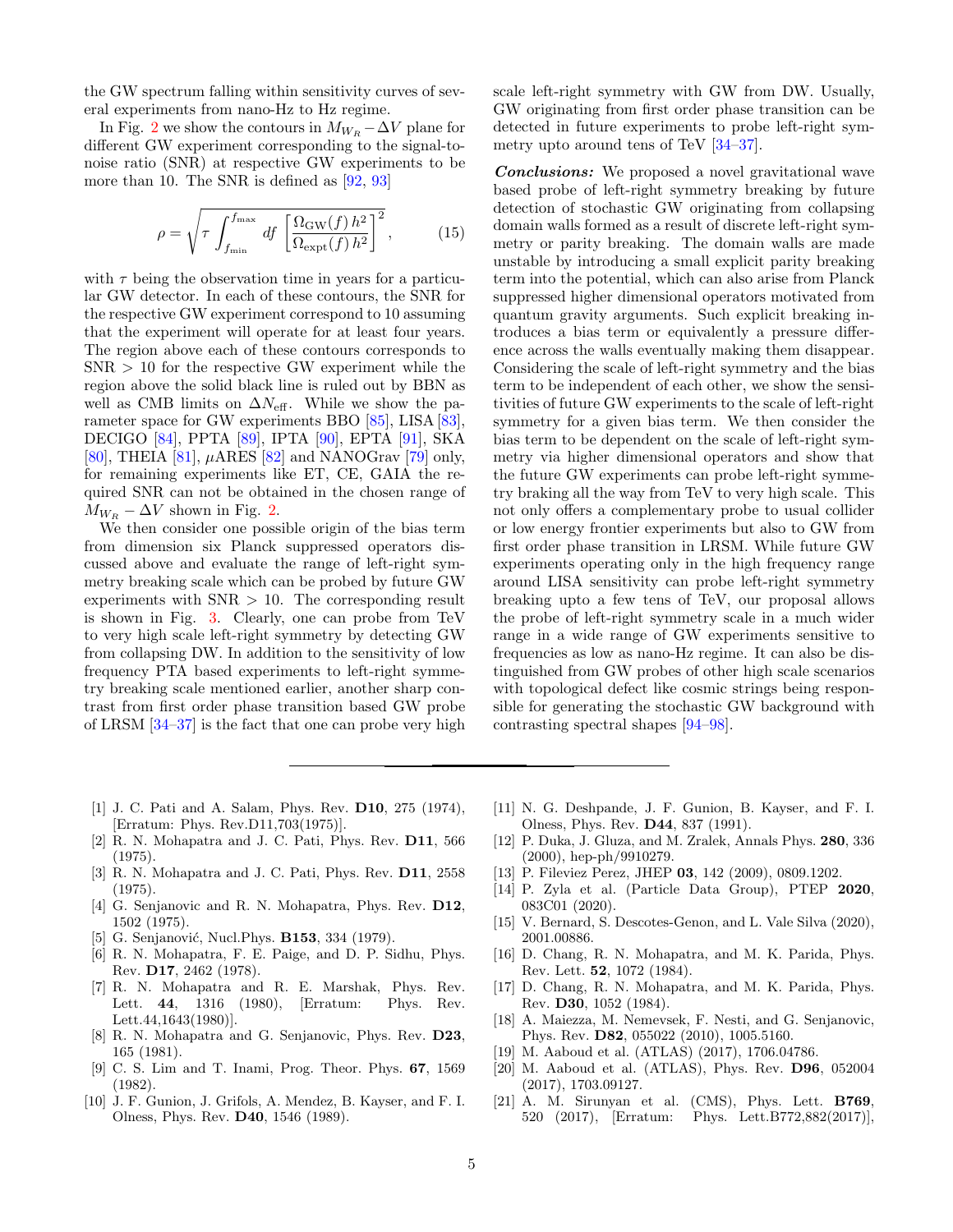1611.03568.

- [22] V. Khachatryan et al. (CMS), Phys. Lett. B770, 278 (2017), 1612.09274.
- [23] A. M. Sirunyan et al. (CMS), Submitted to: JHEP (2018), 1803.11133.
- [24] G. Aad et al. (ATLAS), JHEP 03, 145 (2020), 1910.08447.
- <span id="page-5-0"></span>[25] A. M. Sirunyan et al. (CMS), JHEP 05, 033 (2020), 1911.03947.
- <span id="page-5-1"></span>[26] V. Tello, M. Nemevsek, F. Nesti, G. Senjanovic, and F. Vissani, Phys. Rev. Lett. 106, 151801 (2011), 1011.3522.
- [27] G. Li, M. Ramsey-Musolf, and J. C. Vasquez, Phys. Rev. Lett. 126, 151801 (2021), 2009.01257.
- [28] W. Dekens, L. Andreoli, J. de Vries, E. Mereghetti, and F. Oosterhof, JHEP 11, 127 (2021), 2107.10852.
- [29] D. Borah and A. Dasgupta, JHEP 07, 022 (2016), 1606.00378.
- [30] D. Borah and A. Dasgupta, JHEP 11, 208 (2015), 1509.01800.
- [31] P. S. Bhupal Dev, S. Goswami, and M. Mitra, Phys. Rev. D 91, 113004 (2015), 1405.1399.
- <span id="page-5-2"></span>[32] G. Bambhaniya, P. S. B. Dev, S. Goswami, and M. Mitra, JHEP 04, 046 (2016), 1512.00440.
- <span id="page-5-3"></span>[33] D. Borah, A. Dasgupta, C. Majumdar, and D. Nanda, Phys. Rev. D 102, 035025 (2020), 2005.02343.
- <span id="page-5-4"></span>[34] V. Brdar, L. Graf, A. J. Helmboldt, and X.-J. Xu, JCAP 12, 027 (2019), 1909.02018.
- [35] L. Gráf, S. Jana, A. Kaladharan, and S. Saad, JCAP 05, 003 (2022), 2112.12041.
- [36] G. Barenboim and N. Rius, Phys. Rev. D 58, 065010 (1998), hep-ph/9803215.
- <span id="page-5-5"></span>[37] M. Li, Q.-S. Yan, Y. Zhang, and Z. Zhao, JHEP 03, 267 (2021), 2012.13686.
- <span id="page-5-6"></span>[38] Y. B. Zeldovich, I. Y. Kobzarev, and L. B. Okun, Zh. Eksp. Teor. Fiz. 67, 3 (1974).
- [39] T. W. B. Kibble, J. Phys. A 9, 1387 (1976).
- <span id="page-5-7"></span>[40] A. Vilenkin, Phys. Rev. D **23**, 852 (1981).
- <span id="page-5-8"></span>[41] D. Coulson, Z. Lalak, and B. A. Ovrut, Phys. Rev. D 53, 4237 (1996).
- <span id="page-5-9"></span>[42] T. Krajewski, J. H. Kwapisz, Z. Lalak, and M. Lewicki, Phys. Rev. D 104, 123522 (2021), 2103.03225.
- <span id="page-5-10"></span>[43] P. Sikivie, Phys. Rev. Lett. 48, 1156 (1982).
- <span id="page-5-11"></span>[44] G. B. Gelmini, M. Gleiser, and E. W. Kolb, Phys. Rev. D 39, 1558 (1989).
- <span id="page-5-12"></span>[45] K. Kadota, M. Kawasaki, and K. Saikawa, JCAP 10, 041 (2015), 1503.06998.
- <span id="page-5-14"></span>[46] T. Hiramatsu, M. Kawasaki, and K. Saikawa, JCAP 02, 031 (2014), 1309.5001.
- [47] T. Krajewski, Z. Lalak, M. Lewicki, and P. Olszewski, JCAP 12, 036 (2016), 1608.05719.
- <span id="page-5-19"></span>[48] K. Nakayama, F. Takahashi, and N. Yokozaki, Phys. Lett. B 770, 500 (2017), 1612.08327.
- [49] D. Dunsky, L. J. Hall, and K. Harigaya, JHEP 01, 125 (2021), 2007.12711.
- <span id="page-5-21"></span>[50] E. Babichev, D. Gorbunov, S. Ramazanov, and A. Vikman, JCAP 04, 028 (2022), 2112.12608.
- [51] R. Z. Ferreira, A. Notari, O. Pujolas, and F. Rompineve (2022), 2204.04228.
- [52] X. Deng, X. Liu, J. Yang, R. Zhou, and L. Bian, Phys. Rev. D 103, 055013 (2021), 2012.15174.
- [53] G. B. Gelmini, S. Pascoli, E. Vitagliano, and Y.-L. Zhou, JCAP 02, 032 (2021), 2009.01903.
- <span id="page-5-13"></span>[54] K. Saikawa, Universe 3, 40 (2017), 1703.02576.
- <span id="page-5-15"></span>[55] C. Caprini, M. C. Guzzetti, and L. Sorbo, Class. Quant. Grav. 35, 124003 (2018), 1707.09750.
- <span id="page-5-16"></span>[56] A. Paul, U. Mukhopadhyay, and D. Majumdar, JHEP 05, 223 (2021), 2010.03439.
- <span id="page-5-17"></span>[57] L. A. Boyle and A. Buonanno, Phys. Rev. D 78, 043531 (2008), 0708.2279.
- [58] A. Stewart and R. Brandenberger, JCAP 08, 012 (2008), 0711.4602.
- [59] L. Pagano, L. Salvati, and A. Melchiorri, Phys. Lett. B 760, 823 (2016), 1508.02393.
- [60] P. D. Lasky et al., Phys. Rev. X 6, 011035 (2016), 1511.05994.
- <span id="page-5-18"></span>[61] N. Aghanim et al. (Planck) (2018), 1807.06209.
- <span id="page-5-20"></span>[62] D. Gal'tsov, E. Melkumova, and P. Spirin, JHEP 01, 120 (2018), 1711.01114.
- <span id="page-5-22"></span>[63] S. Mishra and U. A. Yajnik, Phys. Rev. D 81, 045010 (2010), 0911.1578.
- [64] D. Borah and S. Mishra, Phys. Rev. D 84, 055008 (2011), 1105.5006.
- [65] D. Borah and U. A. Yajnik, JHEP 12, 072 (2011), 1107.5438.
- <span id="page-5-30"></span>[66] D. Borah, Phys. Rev. D 86, 096003 (2012), 1209.4252.
- [67] P. Banerjee and U. Yajnik, JHEP 07, 039 (2021), 2012.05872.
- [68] P. Banerjee and U. A. Yajnik, Phys. Rev. D 101, 075041 (2020), 1812.11475.
- [69] I. Garg and U. A. Yajnik, Phys. Rev. D 98, 063523 (2018), 1802.03915.
- <span id="page-5-23"></span>[70] J. Chakrabortty, R. Maji, and S. F. King, Phys. Rev. D 99, 095008 (2019), 1901.05867.
- <span id="page-5-24"></span>[71] L. F. Abbott and M. B. Wise, Nucl. Phys. B325, 687 (1989).
- [72] R. Kallosh, A. D. Linde, D. A. Linde, and L. Susskind, Phys. Rev. D52, 912 (1995), hep-th/9502069.
- <span id="page-5-25"></span>[73] S. W. Hawking, Commun. Math. Phys. 43, 199 (1975), [Erratum: Commun.Math.Phys. 46, 206 (1976)].
- <span id="page-5-26"></span>[74] B. Rai and G. Senjanovic, Phys. Rev. D 49, 2729 (1994), hep-ph/9301240.
- <span id="page-5-27"></span>[75] H. Lew and A. Riotto, Phys. Lett. B 309, 258 (1993), hep-ph/9304203.
- <span id="page-5-28"></span>[76] D. Borah, Phys. Rev. D87, 095009 (2013), 1305.1254.
- [77] A. Ibarra, P. Strobl, and T. Toma, Phys. Rev. Lett. 122, 081803 (2019), 1802.09997.
- <span id="page-5-29"></span>[78] D. Borah, B. Karmakar, and D. Nanda, Phys. Rev. D 100, 055014 (2019), 1906.02756.
- <span id="page-5-31"></span>[79] M. A. McLaughlin, Class. Quant. Grav. 30, 224008 (2013), 1310.0758.
- <span id="page-5-32"></span>[80] A. Weltman et al., Publ. Astron. Soc. Austral. 37, e002 (2020), 1810.02680.
- <span id="page-5-33"></span>[81] J. Garcia-Bellido, H. Murayama, and G. White (2021), 2104.04778.
- <span id="page-5-34"></span>[82] A. Sesana et al., Exper. Astron. 51, 1333 (2021), 1908.11391.
- <span id="page-5-35"></span>[83] P. Amaro-Seoane, H. Audley, S. Babak, J. M. Baker, E. Barausse, P. L. Bender, E. Berti, P. Binétruy, M. Born, D. Bortoluzzi, et al. (2012).
- <span id="page-5-36"></span>[84] S. Kawamura et al., Class. Quant. Grav. **23**, S125 (2006).
- <span id="page-5-37"></span>[85] K. Yagi and N. Seto, Phys. Rev. D 83, 044011 (2011), [Erratum: Phys.Rev.D 95, 109901 (2017)], 1101.3940.
- <span id="page-5-38"></span>[86] M. Punturo, M. Abernathy, F. Acernese, B. Allen, N. Andersson, K. Arun, F. Barone, B. Barr, M. Barsuglia, M. Beker, et al., Classical and Quantum Gravity 27, 194002 (2010), URL [https://doi.org/10.1088/](https://doi.org/10.1088/0264-9381/27/19/194002) [0264-9381/27/19/194002](https://doi.org/10.1088/0264-9381/27/19/194002).